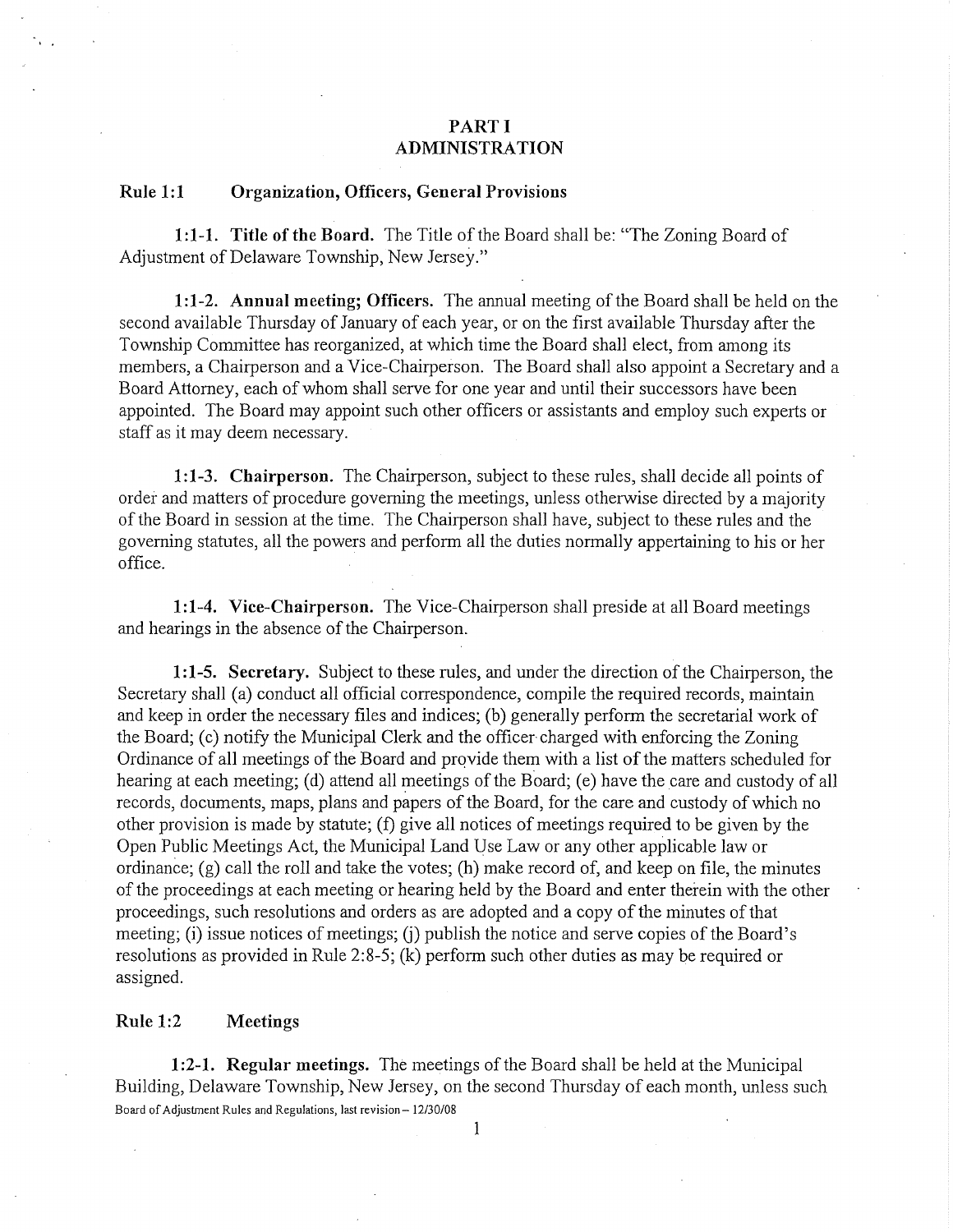date is not practical and an alternate date is duly publicized. Meetings shall begin at 7:30 p.m. The Secretary shall annually furnish a copy of the regular meeting dates for the year to the news media designated by the municipal governing body in accordance with the Open Public Meetings Act, N.J.S. 10:4-6 et seq.

**1:2-2. Special Meetings.** Meetings may be called by the Chairperson, or in his absence by the Vice-Chairperson, at any time, provided notice thereof be mailed or given to each member of the Board at least two days prior thereto, and to the public as required by the Open Public Meetings Act, N.J.S. 10:4-6 et seq.

**1 :2-3. Meetings Open to Public.** All meetings shall be open to the public, except such executive sessions as authorized by N.J.S. 40:55D-9b and N.J.S. 10:4-6 et seq.

**1:2-4. Order of Business.** The order of business at all meetings shall be as follows:

- ( a) Call to Order and reading of Open Public Meetings Act notice
- (b) Pledge of Allegiance
- (c) Roll Call
- ( d) Approval of minutes of previous meeting
- ( e) Memorializations
- (f) Applications

(1) Hearings will be scheduled in the order in which initial applications are filed; unless the Chair determines another order will best facilitate the meeting.

(2) The chair reserves the right to alter the order of applications to facilitate meeting requirements.)

(3) Normally, no more than five hearings will be scheduled for a single evening meeting .

(4) No hearing on new applications will begin after 10:30 p.m.; no application hearing then in progress will be continued later than 11 :00 p.m. (a hearing in progress well be adjourned to the next meeting).

- (g) Planning Board Update •
- (h) Correspondence
- (i) Adjournment

**1 :2-5. Record of Proceedings.** The Board shall provide for the verbatim recording of the proceedings by either stenographer, mechanical or electronic means, or both. The Board shall furnish a transcript, or duplicate recording in lieu thereof, on request of any interested party at such party's expense. All stenographer's notes, electronic records or other verbatim records of meetings shall be retained by the Board for at least five years from the date of the hearing, or until the termination of any proceedings relating to such matter in the Superior Court or the Supreme Court of the State of New Jersey, whichever is longer.

#### **Rule 1:3 Quorum and Voting**

**1:3-1. Quorum.** At all meetings of the Board a quorum for the conducting of business Board of Adjustment Rules and Regulations, last revision-12/30/08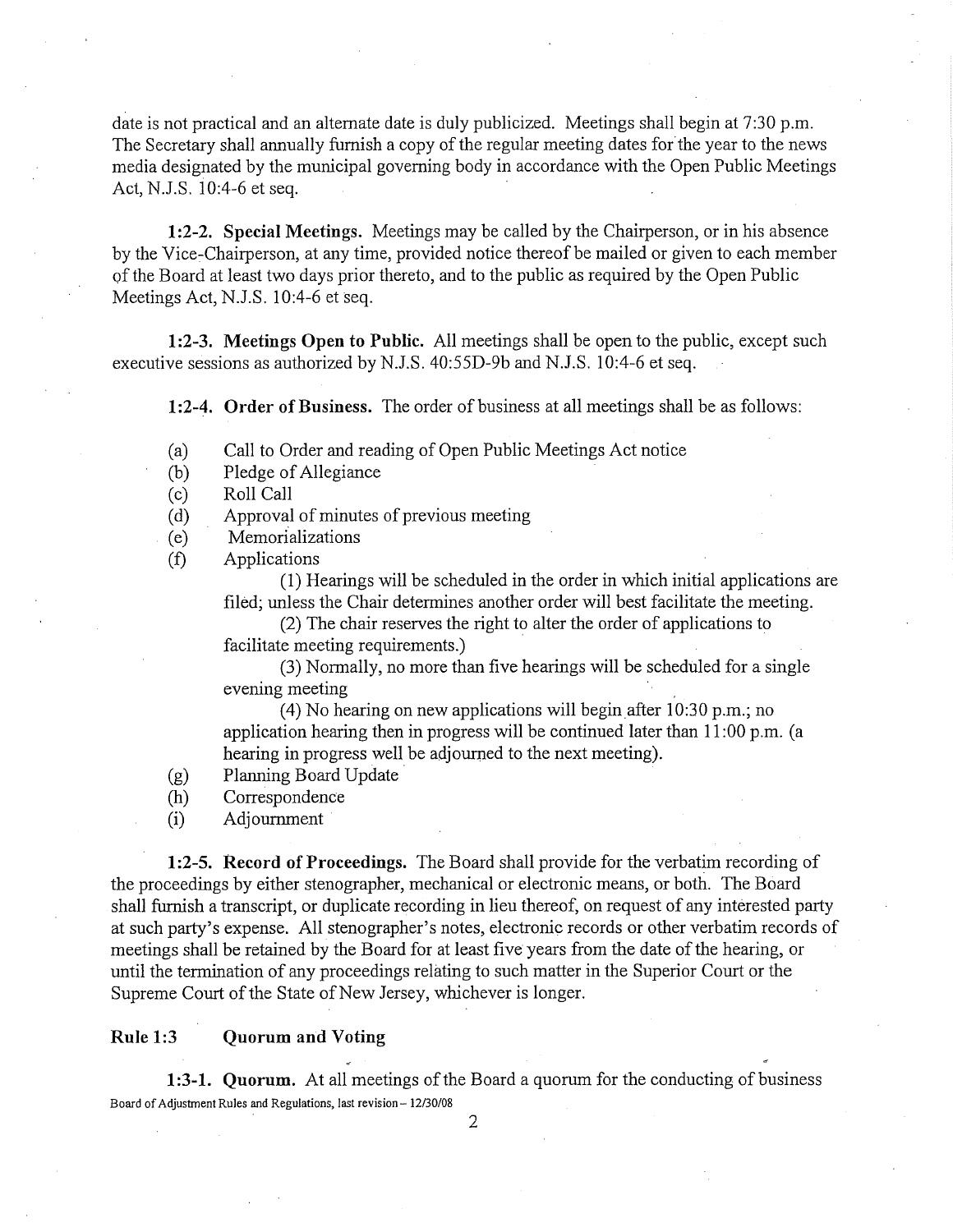shall consist of four members. In the absence of a quorum, the members present may adjourn the meeting, and the hearing on any motion or application, to another date.

**1 :3-1. Motions.** All motions shall require a second.

**1 :3-3. Voting.** Votes on applications before the Board shall be taken by roll call and the vote and name of the person casting the vote shall be recorded in the minutes.

## **Rule 1:4 Alternate Members**

**1 :4-1 Designation.** The two alternate members of this Board appointed by the Township Committee shall be designated by the appointing authority as "Alternate No. **l"** and "Alternate No. 2," respectively.

**1:4-2 Appointment of alternate to serve on case.** During the absence or disqualification of any regular member, an alternate member shall serve in the place of the regular member.

**1:4-3 Participation in discussions; voting.** Alternate members may participate in discussions of the proceedings, but may not vote except in the absence or disqualification of a regular member, nor shall any vote be delayed in order that a regular member may vote instead of an alternate member. In the event that a choice must be made as to which alternate member is to vote, Alternate No. **1** shall vote.

## **PART II**

# **RULES OF PRACTICE**

## **Rule 2:1 Commencement of Action: Service and Filing of Papers**

**2:1-1 Commencement of Action.** (a) **Appeals.** An appeal alleging that there is error in any order, requirement, decision or refusal made by the building inspector, zoning officer, or other official enforcing the General Ordinances of the Township of Delaware, "Land Use," shall be commenced by filing a notice of appeal with the Board Secretary in accordance with the provisions of the statute within twenty (20) days from the date of the order, decision or refusal appealed from. The notice of appeal shall also be filed with the officer from whom the appeal is taken and shall specify the grounds for such appeal. The officer shall immediately transmit to the Board Secretary all papers constituting the record upon which the action appealed from was taken and the Board Secretary shall proceed to place the matter on the calendar. The applicant shall pay at the time of filing an escrow deposit and fee as required by ordinance.

(b) **Applications to Board of Adjustment.** An application for a "c" variance shall be commenced by filing an original and thirteen (13) copies of the application with the Board Secretary, together with (1) the fee required by ordinance; (2) all matters or documents required by the checklist established by ordinance; (3) the escrow deposit required by ordinance.

( c) **Applications to Board of Adjustment.** An application for a "d" variance or for any other relief shall be commenced by filing an original and nineteen (19) copies of the application with the Board Secretary, together with (1) the fee required by ordinance; (2) all matters or Board of Adjustment Rules and Regulations, last revision - 12/30/08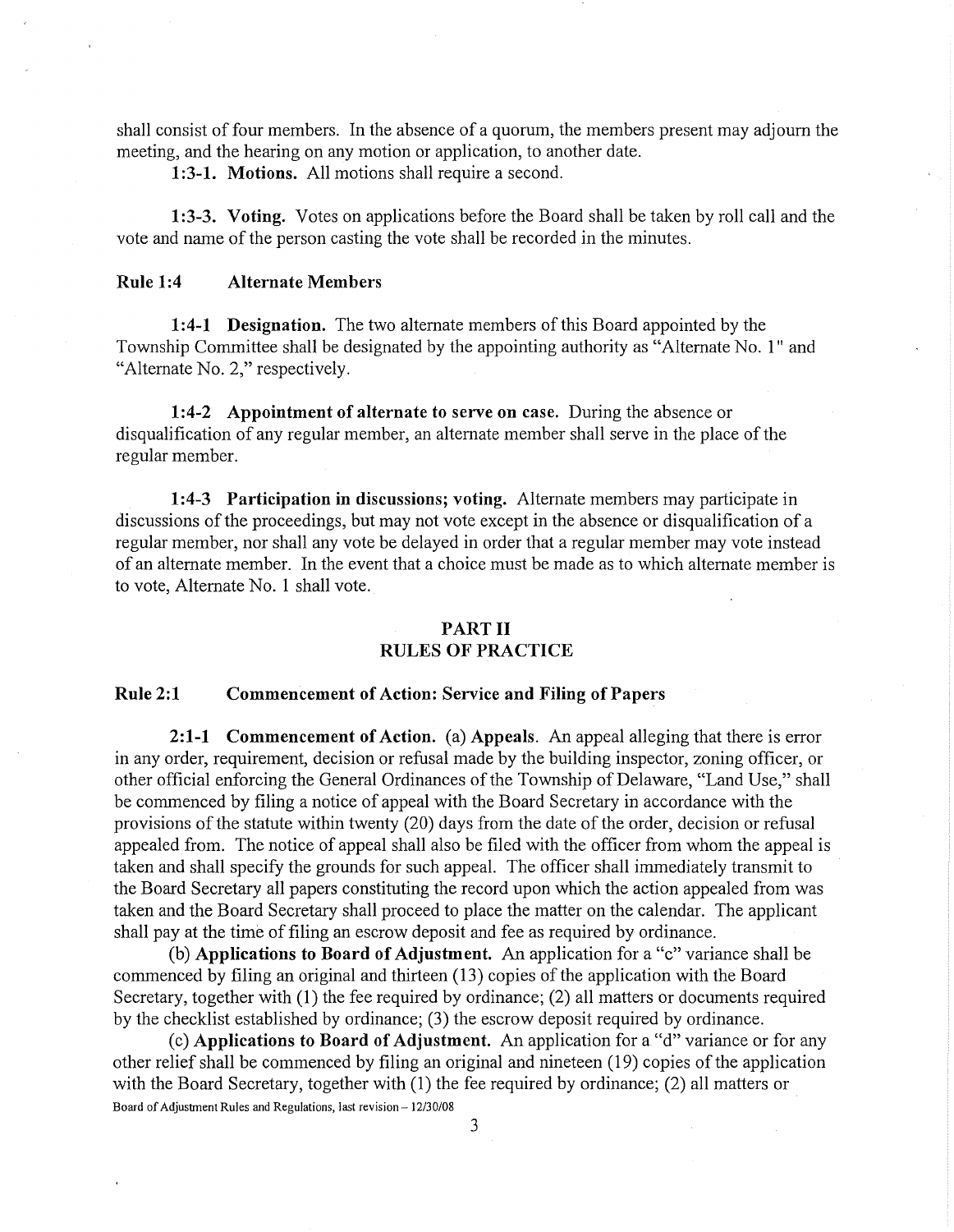documents required by the checklist established by ordinance; (3) the escrow deposit required by ordinance.

(d) **Other Requirements.** No application will be heard by the Board unless all of the following applicable steps have been accomplished:

**1.** Any maps or documents for which approval is sought at a hearing must be filed at least ten (10) days before the date of the hearing. The filed maps or documents shall then be available for public inspection during normal business hours in the office of the Board Secretary. All filed plans must be sealed by a Professional Engineer or an Architect licensed by New Jersey, or must be accompanied by a sworn affidavit signed by the applicant attesting that he has prepared and signed his own plans, pursuant to N.J.S.A. 40:55-52.

2. The application form shall be filled out completely and, where necessary, supplemented by additional information in order to make it clear to the board what relief is being sought. No action shall be considered complete until the applicant has complied with all applicable requirements.

3. As required by state law (N.J.S. 40:55D-65(h)) and local ordinance, the applicant shall submit proof that no taxes or assessments for local improvements are due or delinquent on the property for which any application is made.

4. The applicant has met the filing deadline for the filing of required plans and the initial application: At least 45 days in advance for site plan applications (Sec 10:3). At least 28 days in advance for all other types of applications (Sec. 8:1).

5. The Board's Engineer has completed his technical review and made his report on the applicant's filed plans, including all supporting data and calculations (applicable to site plans and subdivisions only.)

6. The Environmental Commission has received a copy of the filed development application, as per section 6: 14

(e) **Fees.** Fees as established by ordinance shall be paid simultaneously with the filing of an application.

**2:1-2. Certification of Completeness.** Any determination that an application is not complete shall be made within 45 days of the date of filing of the application, in accordance with the provisions ofN.J.S.A. 40:55D-10.3, with notice to the applicant. The Board shall determine whether an application for major site plan or major subdivision approval is complete, while all other completeness determinations may be made by the Board, and/or the Board Secretary, and/or the Board Engineer, as appropriate.

**2:1-3. Copies to Zoning Officer, Attorney, etc.** One copy of every application shall be forwarded by the Secretary to the Zoning Officer, one copy to the Board's Attorney and one copy to the Environmental Commission (if the Environmental Commission has filed an index of Board of Adjustment Rules and Regulations, last revision- 12/30/08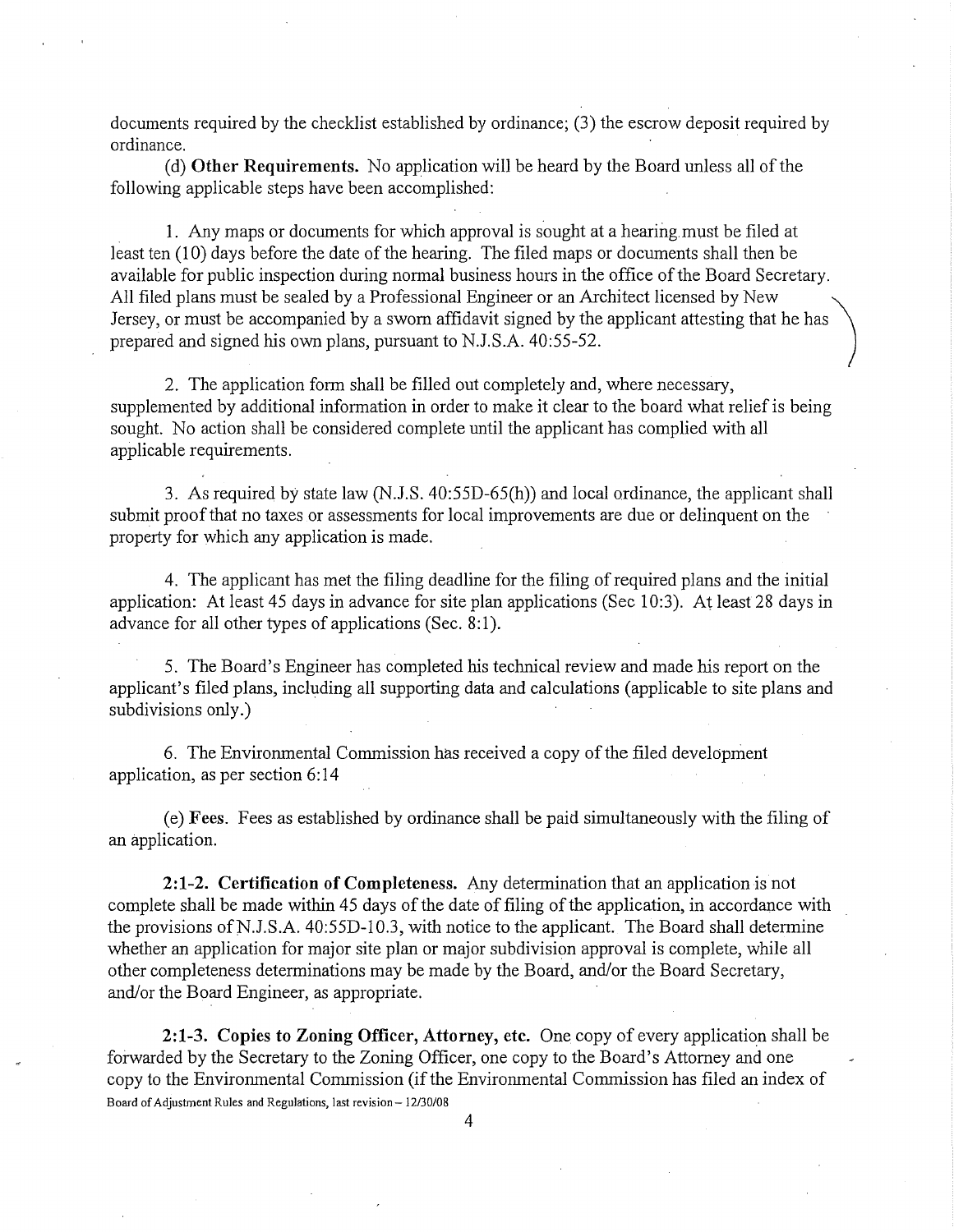the natural resources of the municipality with the Board of Adjustment).

**2:1-4. Case Number.** Each new action shall be assigned a case number, which shall thereafter appear on all subsequent papers filed in the cause.

**2:1-5. Amended Applications.** An applicant may, prior to the commencement of a hearing, amend the application without leave of the Board and in all such cases new notice shall be given in accordance with Rule 2:3. After commencement of hearing, an application may be amended only with leave of the Board. If the amendment after commencement of hearing is for the purpose of reducing the nature or extent of the variance sought, no new notice will be required. Otherwise, new notice shall be given in accordance with Rule 2:3.

# **Rule 2:2 Hearing Date**

**2:2-1. Hearing Date.** As soon as any complete appeal or application is filed, the case shall be placed on the calendar. The applicant shall be notified of the time set for the hearing.

**2:2-2. Adjournment.** The time for hearing may be adjourned from the time fixed therefore, for good cause, upon the motion of the applicant or other person interested in the action, or on the Board's own motion, provided, however, that where such adjournment would extend the statutory period within which the board is required to act, the consent of the applicant shall be evidenced in writing or shall be made on the record.

**2:2-3. Bifurcation.** An applicant seeking a variance pursuant to N.J.S. 40:55D-70(d) may either simultaneously file an application for any required site plan or subdivision approval or may make a subsequent application to this Board for such approval. The Board may consider the variance request before dealing with the subdivision or site plan.

# **Rule2:3 Notice; Upon Whom Served; Time**

**2:3-1. Notice; Upon Whom Served.** Notice of hearing shall be given to all persons and officials entitled thereto by the requirements of N.J.S. 40:55D-12.

**2:3-2. Notice; Form.** The notice required to be served and published pursuant to Rule 2:3-1 shall be in substantially the form set forth as sample notice in application package.

**2:3-3. Proof of Service.** The service and publication of notices is a jurisdictional requirement. Proof of the service and publication of all required notices shall be made to the Board Secretary.

### **Rule 2:4 Applications and Appeals**

**2:4-1. Form.** Every appeal or application shall be filed on the appropriate form provided to the applicant by the Board's Secretary.

**2:4-2. By Whom Filed.** Every appeal or application must be signed by the owner of the Board of Adjustment Rules and Regulations, last revision- 12/30/08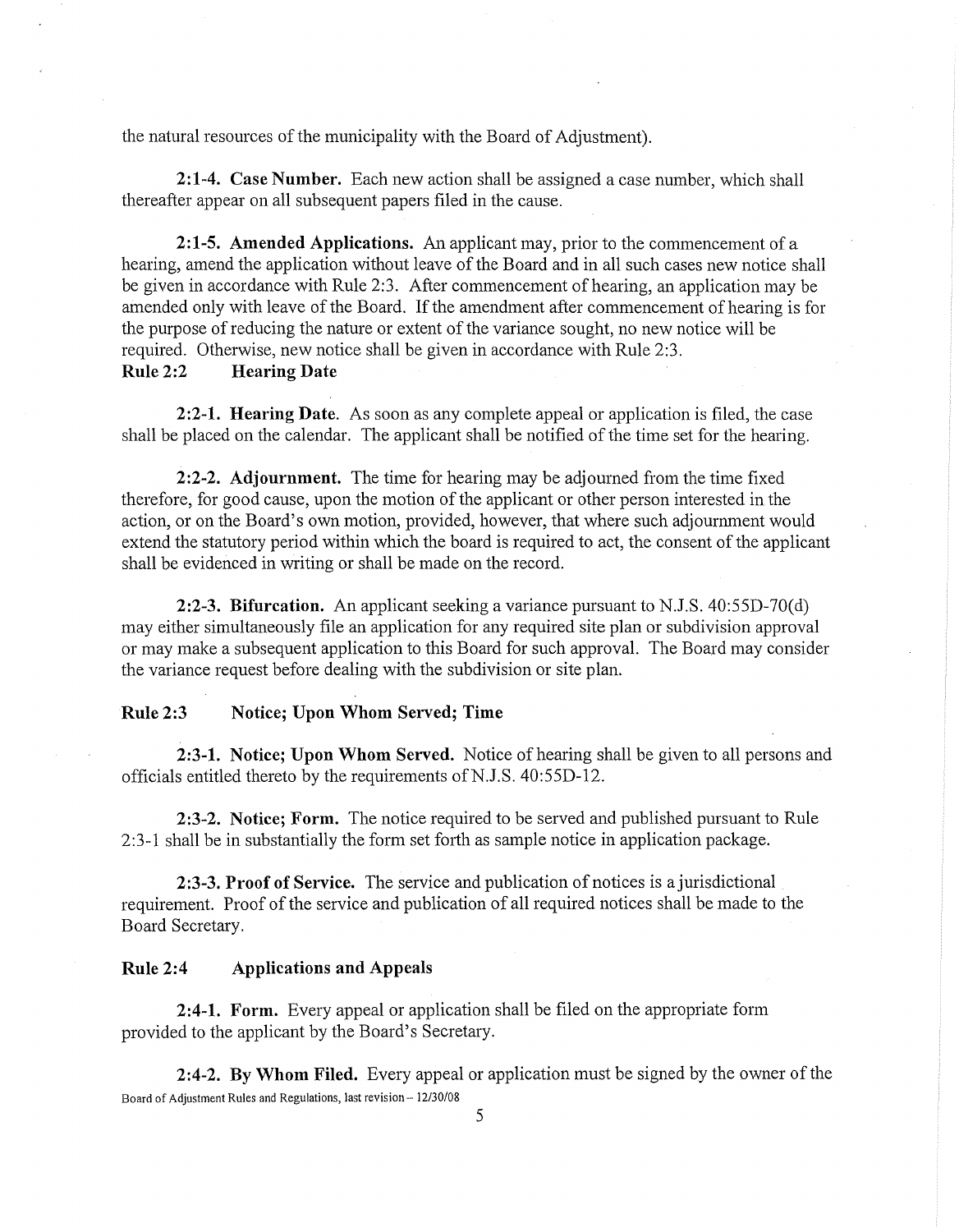· lands and premises to be affected, or by the owner's duly authorized agent, and may be signed by any other person having an interest in the action. This provision shall not apply to an appeal from a decision of the administrative officer by one who has no ownership or contractual interest in the property affected.

**2:4-3. Assistance.** For the assistance of the applicant, the Board Secretary may render such assistance to the applicant as may be practicable.

**2:4-4. Application: Contents.** The applicant shall set forth in the application all facts upon which he or she will rely to establish his or her right to the relief sought and supply all information requested on the application form or otherwise required by law.

**2:4-5. Applications by Corporation or Partnership, Disclosure of Stockholders or Ownership Interests.** A corporation, partnership or any legally recognized entity other than an individual applicant applying for permission to subdivide a parcel of land, or for a variance to construct a multiple dwelling, or for approval of a site plan for commercial purposes, shall list the names and addresses of all stockholders or individual partners owning at least ten (10) percent of the stock of any class or at least ten (10) percent of the interest in the partnership, as the case may be, in accordance with the requirements of N.J.S.  $40:55D-48.1$ .

### **Rule 2:5 Hearings**

**2:5-1. Appearances.** At the hearing, the applicant, or any other party, shall appear in person, or may be represented by an Attorney-at-Law of New Jersey. Every corporation shall be represented by an Attorney-at-Law of New Jersey in accordance with the rules of the Superior Court of New Jersey.

**2:5-2. Oath.** At the hearing, the applicant and all witnesses shall be sworn by the Chairperson, his designee or the Board Attorney before giving testimony.

**2:5-3. Order of Presentation.** When the hearing is called to order:

(a) The applicant shall present, by the applicant's testimony and the testimony of the applicant's witnesses, or by such documentary evidence or exhibits as he or she may submit, proof of all facts upon which the applicant relies to establish his/her right to the relief sought in the application.

(b) Any other persons interested in the action shall then be heard and may present any relevant testimony or evidence in support of or in opposition to the application. When these. comments are in the nature of evidence, they shall be taken under oath.

( c) General comments from members of the public shall then be heard. When these comments are in the nature of evidence, they shall be taken under oath.

( d) Rebuttal testimony or evidence shall then be admitted in such order as the Chairperson shall designate.

( e) Chair has the right to modify the order of presentation as needed per individual applications.

Board of Adjustment Rules and Regulations, last revision - 12/30/08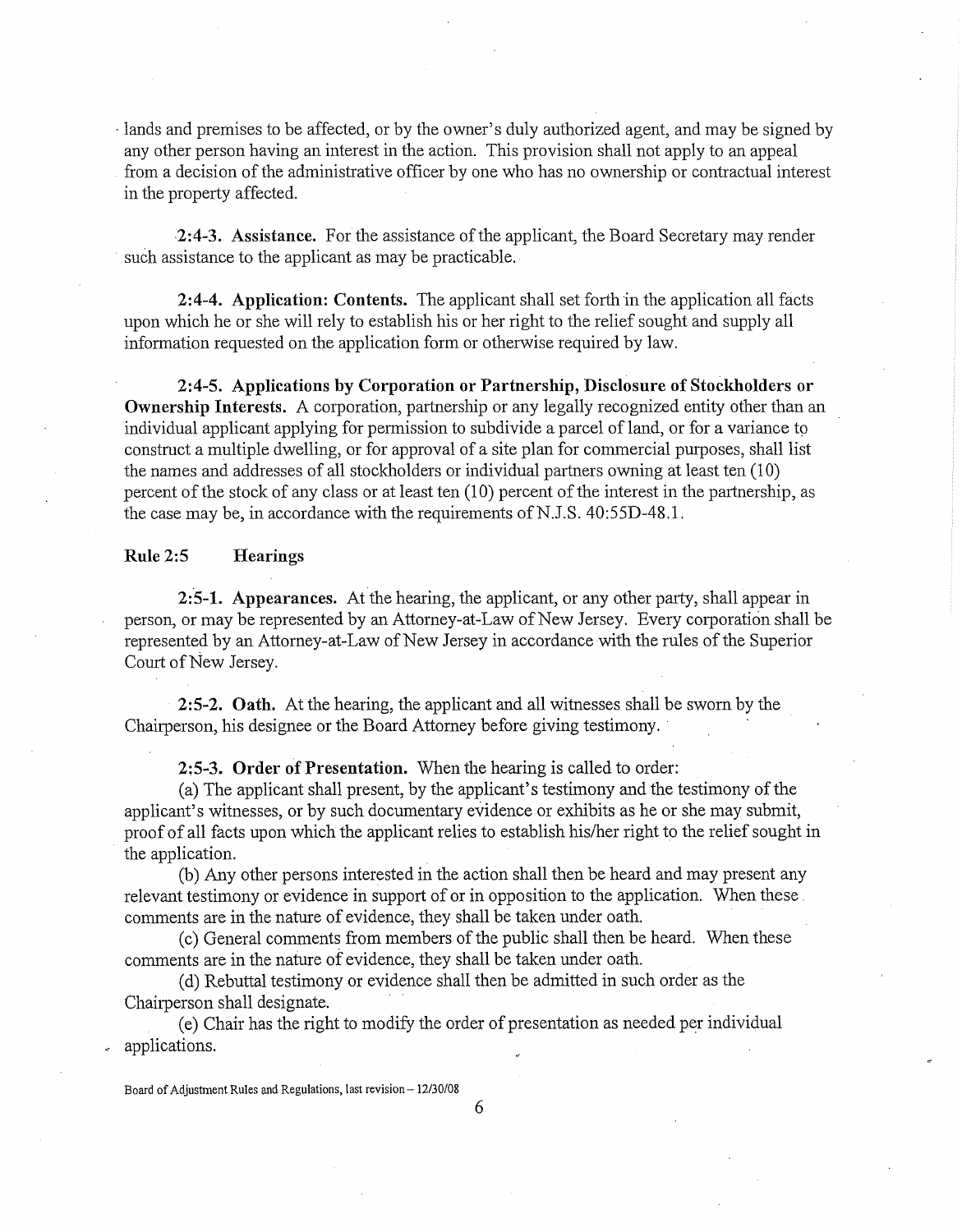**2:5-4. Examination by Board; Testimony.** (a) All witnesses may be cross examined by any member of the Board, the Board attorney, or any interested person; (b) any member of the Board may testify as to any relevant matter of which he/she has personal or official knowledge for the purpose of amplifying the record, including facts ascertained from a viewing of the premises in question and the general area.

**2:5-5. Closing of Hearing; Continuances.** (a) When the applicant and all other interested persons have had an opportunity to be heard, the Chairperson may declare the hearing to be closed. Thereafter, no further evidence will be received in the action unless the matter is reopened in accordance with these rules.

(b) The applicant or any other interested person, prior to the closing of the hearing, may move the Board for a continuance of the hearing for the purpose of presenting further relevant evidence, which the Board, acting in its sound discretion, may either grant or deny.

( c) In cases where the Board feels that testimony or other evidence should be received in the public interest from any municipal, county or state official or from any other persons to assist in rendering a just decision, the Board may, on its own motion, continue the hearing to another day certain for such purposes.

# **Rule 2:6 Evidence**

**2:6-1. Competent Evidence.** Although formal rules of evidence are not enforced before the Board, every fact necessary to establish the applicant's right to the relief shall be established in the record, unless the fact be such as to which the Board is entitled to take judicial notice. The Board may limit irrelevant, immaterial or redundant testimony.

**2:6-2. Documents and Exhibits.** When any papers, documents or exhibits are admitted into evidence during a hearing, they shall be marked by the Secretary or Board Attorney and will be retained by the Board until the termination of the matter.

**2:6-3. Judicial Notice.** The Board may take judicial notice of the provisions of any ordinance of the municipality, any public statute of the State of New Jersey and any officially reported judicial decision.

**2:6-4. Burden of Proof.** It is the applicant's responsibility to supply competent and credible evidence to support each element of the relief sought, and to demonstrate that a proposed use will not impair the zone plan or be inconsistent with the purposes of zoning, and the burden of proof remains upon the applicant at all times.

## **Rule 2:7 Dismissal of Actions**

**2:7-1. Voluntary.** Any applicant may at any time before the commencement of hearing, voluntarily withdraw his/her application, in which case the action shall be dismissed without prejudice. After commencement of the hearing a voluntary dismissal may be taken only with the approval of the Board.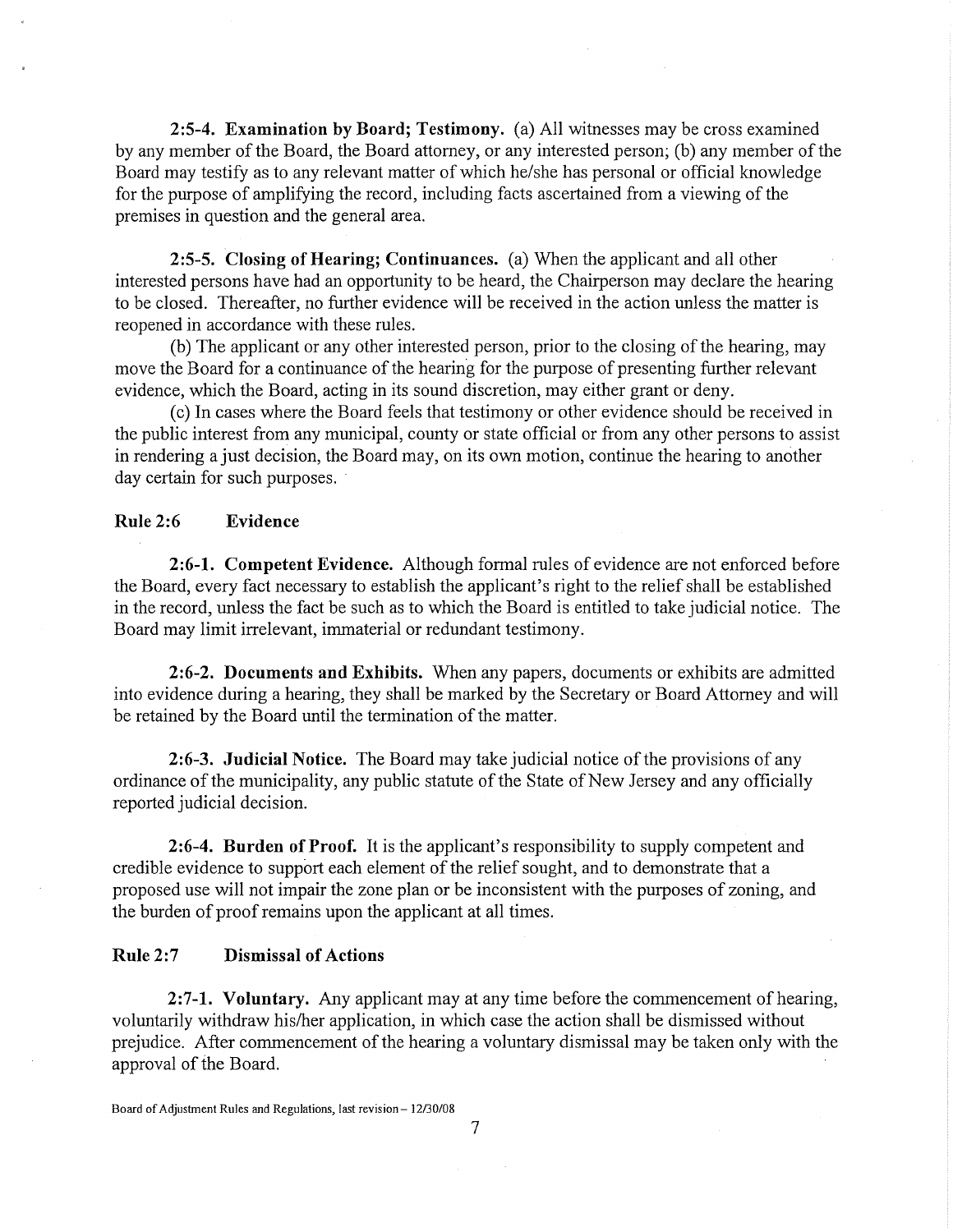**2:7-2. Nonappearance.** When, at the time set for the hearing or continued hearing on any application, neither the applicant nor any one in his/her behalf appears, and no adjournment has been previously requested, the action may be dismissed without prejudice.

**2:7-3. Infraction of Rules.** For failure to comply with the provisions of Rule 2:2, the Board shall, and for failure to comply with any other rule, the Board may dismiss the application.

**2:7-4. Reports.** (a) The Board may, at any time, request a written report of any particular matter from any officer, board or agency in connection with a pending case provided, however, that a copy of any such report shall be made available to the applicant who shall, if requested, have an opportunity to question the maker of such report as to any fact or conclusion therein contained.

(b) The Board may arrange to take the testimony of any expert witness employed by it

**2:7-5. Transfer of Actions.** Whenever an application is filed with the zoning board, which ought to have been filed with the planning board, the zoning board may, by resolution, transfer the application to the planning board, making public announcement of the time and place thereof at the meeting and causing notice of its action to be published as in all other cases. Likewise, the planning board may transfer appropriate applications to the zoning board. The Board shall examine the transferred application and notices given by applicant and, if same are in proper form, shall proceed to hear the application as if it had been filed with the zoning board in the first instance. The applicant shall be responsible for any additional fees or escrow deposits not previously collected.

#### **Rule 2:8 Decision; Resolution of Board**

**2:8-1. Time.** The Board of Adjustment shall render a decision not later than 120 days after the date:

(1) an appeal is taken from the decision of the administrative officer, or (2) of the certification of completeness of an application to the Board, unless the applicant has consented in writing or on the record to an extension of time. Every decision shall be made by proper motion duly made and seconded, with the votes of all members recorded on a role-call vote.

**2:8-2. Form.** The judgment of the Board shall be in the form of a written resolution containing findings and conclusions, which shall be adopted either on the date of the meeting at which the Board granted or denied approval, or within 45 days of such meeting by the adoption of a resolution of memorialization setting forth the decision and findings and conclusion of the Board. (Note: Use variance applications may not be voted on at the conclusion of the evidentiary hearing, but may be continued to the next board meeting for the purpose of voting on the merits of the use variance.) Whenever a resolution of memorialization is adopted in accordance with the provisions of N.J.S.  $40:55D-10$ , the date of such adoption shall constitute the date of the decision for purposes of the mailings, filings and publications required by statute. A copy of the Board's resolution shall be furnished to the applicant or the applicant's attorney within 10 days from the date of adoption thereof and a copy of the resolution shall also be made available to any person who has requested it and has paid the fee established therefore.

Board of Adjustment Rules and Regulations, last revision- 12/30/08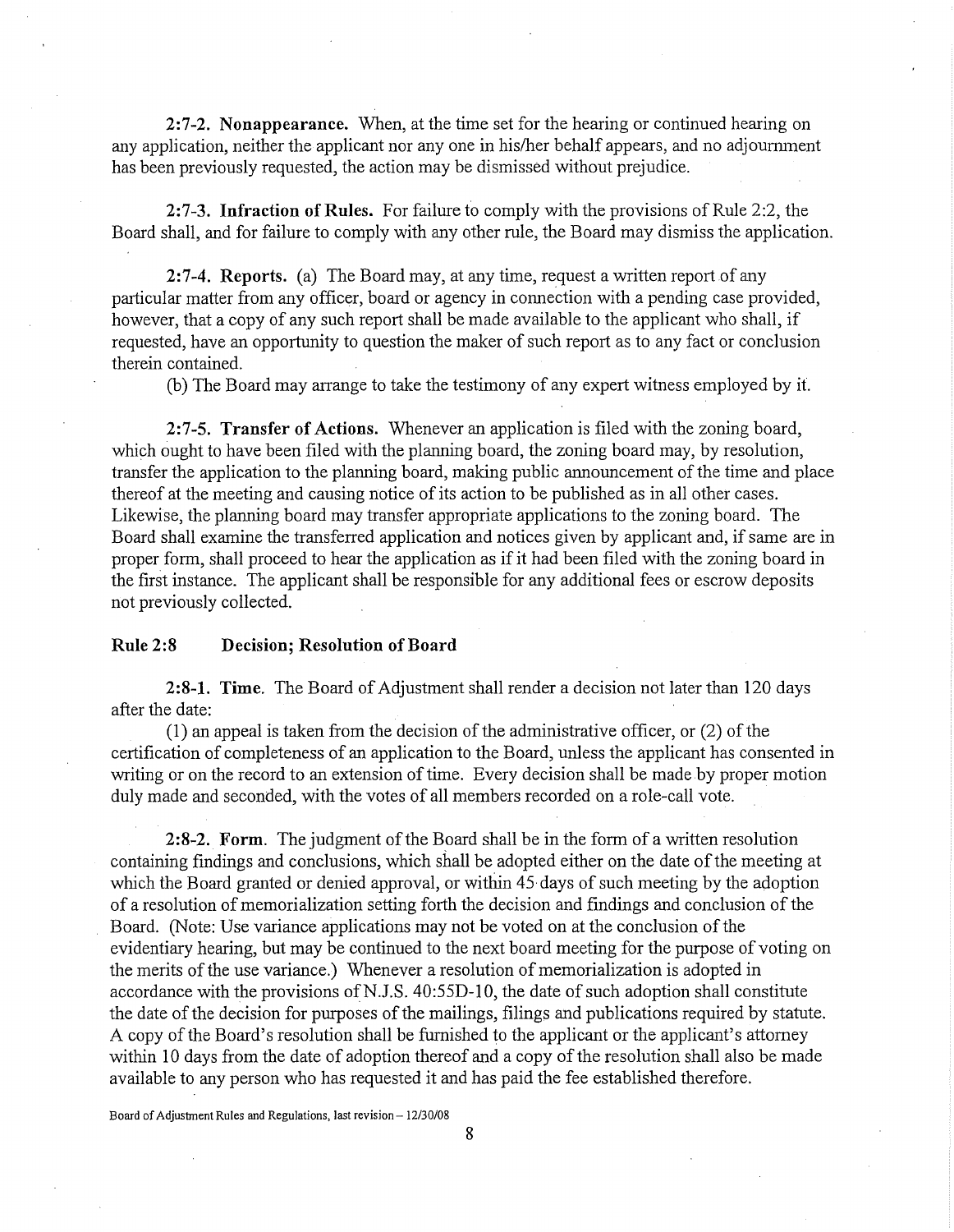**2:8-3. Relief Granted.** Where an applicant has demonstrated his/her right to relief, the Board may grant such relief as it may deem appropriate and in keeping with the intent and purpose of the zone plan and zoning ordinance, even though the relief granted may be different in kind or degree from that asked for in the appeal or application.

2:8-4. Conditions. The resolution of the Board granting any variance, may subject such grant to such conditions as the Board may impose in the public interest for the purpose of furthering any of the purposes of zoning. The Board may, when deemed necessary in the public interest, specifically provide in its resolution for the retention of jurisdiction over the action for a reasonable time, as therein specified, for the purposes of enabling it to vary the terms of any condition therein imposed, or for the purpose of imposing additional conditions in the public interest in the light of then existing circumstances.

**2:8-5. Publishing Notice; Service of Copy of Resolution.** The Secretary shall cause notice of the Board's action to be published once in the official newspaper of the municipality in accordance with the provisions of N.J.S.  $40:55D-10i$ , and shall also serve copies of the Board's decision to the applicant and to all who have requested copies, pursuant to N.J.S. 40:55D-10h.

# **Rule 2:9 Motions**

**2:9-1. Rehearing.** Any applicant or other interested person may, within 20 days after the publication of notice of the decision, move the Board for a rehearing of the matter by filing an application in the form of a letter addressed to the Board containing a brief statement of the grounds relied upon. If the motion is granted by the Board, it shall fix a date for rehearing and shall require the moving party to give notice to all persons who participated in the original hearing or hearings, upon such terms as the Board may deem adequate. The Board may grant a rehearing on its own motion when unusual circumstances so require in the interest of justice.

**2:9-2. Vacation or Modification.** At any time after the adoption of a resolution granting a variance, any person having an interest in such decision may move the Board for an order vacating or modifying any term or condition of said decision by filing with the Board a petition in the form of a letter setting forth the reasons therefore and the grounds relied upon. If the petition is granted, the Board shall fix a date for hearing and the movant shall give notice of such hearing in the same form and manner as required by Rule 2:3 in the case of original petitions. The Board, on its own motion, may in a proper case similarly order all parties in interest to show cause at a time and place fixed in the notice why the terms or provisions of any variance ought not to be vacated or modified.

## **Rule 2:10 Qualification and Disqualification of Members of the Board**

**2:10-1. Qualification to Act.** (a) Whenever a hearing is continued over two or more sessions, or the Board has reserved decision on any matter, any member of the Board, even though he/she did not sit upon the hearing of the action, may, nevertheless, participate in the decision of the case if, but only if, he/she has read or listened to a recording of the entire record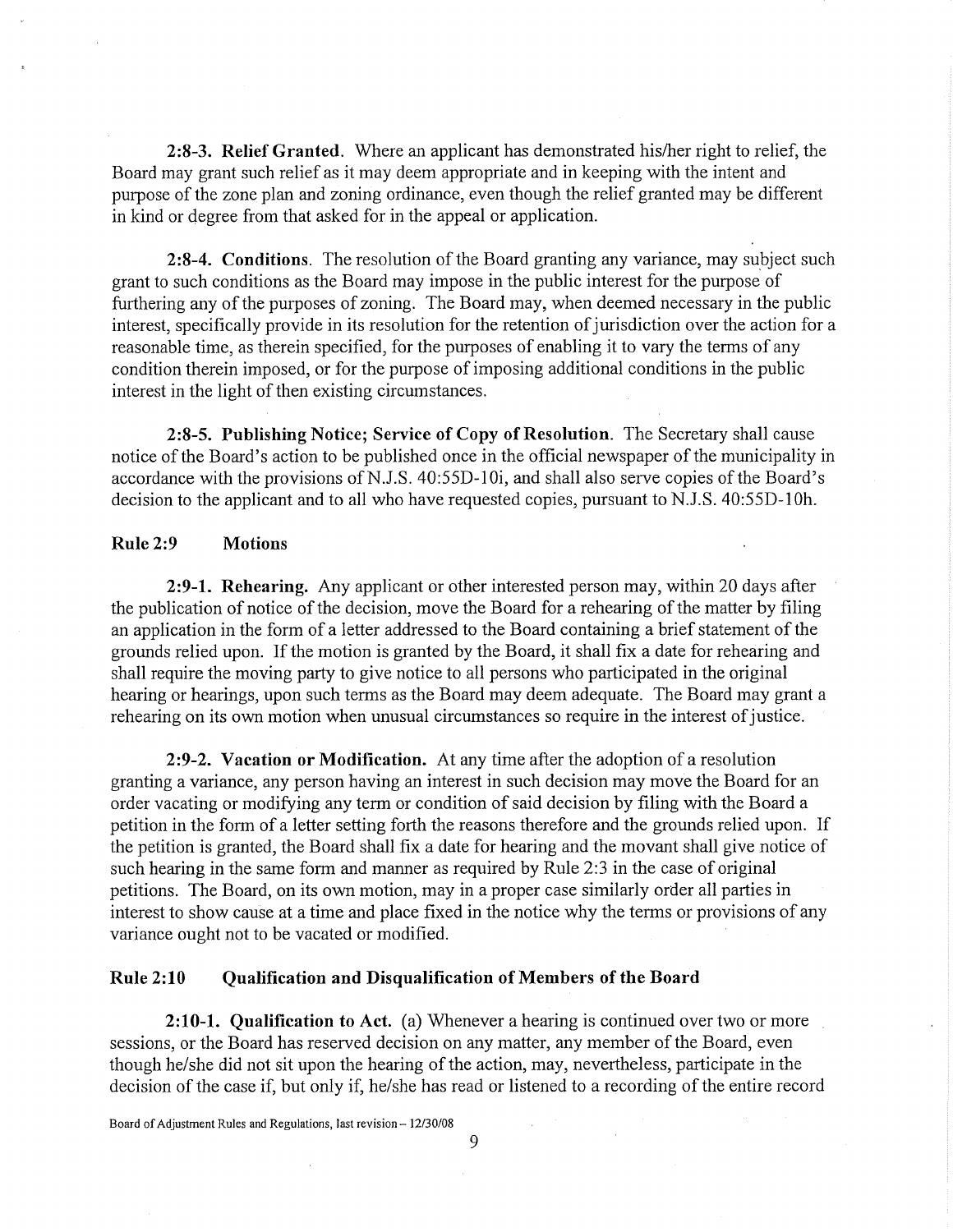of the proceedings and has certified in writing that he/she has done so.

(b) This rule shall in no way be construed as authorizing any hearing to be held before less than four members of the Board. •

**2:10-2. Qualification of Member.** (a) Any member of the Board of Adjustment shall disqualify himself/herself from sitting on the hearing of any matter in which he/she has a disqualifying interest, such as, but not limited to, the following situations:

1. Where the Member owns property located within 200 feet of the property affected by the action.

2. Where the applicant is related to the Member within the third degree of consanguinity to the member by blood or in the husband or wife of any person so related.

3. Where the applicant or his/her attorney is the employer of the Member, employee, or partner of the member, or is a corporation in which the member is a shareholder or has other financial interest.

4. Where the Member has any other personal or pecuniary interest in the proceeding.

(b) Any member so disqualifying himself/herself shall not sit with the Board for participation in any executive session or conference, or during the hearing or determination of the case in question, nor shall such member participate as a member of the public by testifying either for or against the relief sought by the applicant. Nothing herein shall prevent any member of such member's family or his/her attorney from appearing and giving testimony either for or against the publication.

( c) When a member fails to disqualify himself/herself, any interested party may move the Board for an order or determination that such member is or was disqualified to act and may, even after entry of judgment, seek the vacation of the judgment and rehearing· or other appropriate relief. The motion shall contain a statement of the facts upon which **it** is based, and the Board may thereupon hold a hearing on the matter or take whatever action it may deem appropriate.

# **Rule 2:11 Moot Questions: Advisory Opinions**

**2:11-1. Prohibition.** (a) The Board shall not hear an action based upon and presenting a question which is moot, or becomes moot, or hypothetical or render any decision in such an action.

(b) The Board shall not render any advisory opinion to any person or persons; provided, however, that this rule shall not be construed as prohibiting the Board from submitting recommendations or advice to the governing body in accordance with the applicable provisions of the Zoning Ordinance or any statute.

## **Rule 2:12 Subpoenas**

**2:12-1. Issuance.** The Board, by its subpoena issued under its seal and under the hand of its Chairperson or Vice-Chairperson, and Secretary, may compel the attendance and testimony of witnesses, and the production of books, papers, documents or tangible things related to any matter or subject within the Board's powers of inquiry. The issuance of a subpoena may be requested by the applicant or any other interested person.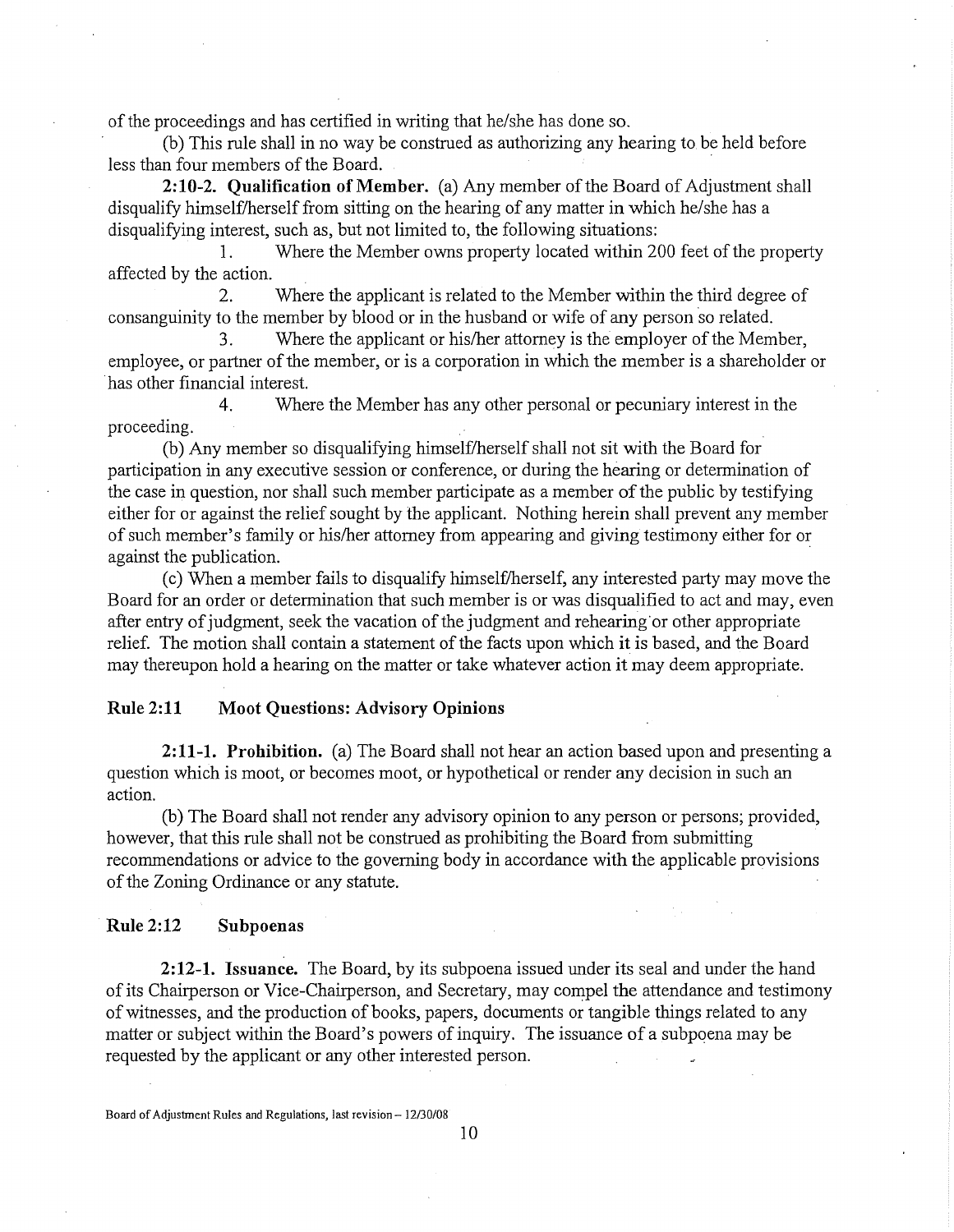**2:12-2. Service.** Any such subpoena may be served by the sheriff, the sheriff's deputy, or any person 18 or more years of age. Service of a subpoena shall be made by delivering a copy thereof to the person named, or as otherwise permitted by law.

**2:12-3. Failure to Comply.** If a person under such subpoena shall refuse or fail to appear or refuse to be examined or to answer any proper question, or to produce any books, papers, documents or tangible things, in accordance with the subpoena, the Board may apply to the Superior Court for an order to compel him to do so.

# **Rule 2:13 False Testimony**

**2:13-1. Perjury.** Any person who shall willfully give false testimony under oath in the course of any hearing held before this Board shall, in accordance with the provisions of the County and Municipal Investigations Law (N.J.S. 2A:67A-1 et seq.), be guilty of perjury. The Board shall submit any transcript of testimony it believes may be perjurious to the County Prosecutor for investigation.

# **PART III MISCELLANEOUS PROVISIONS**

#### **Rule 3:1 Relaxation of Rules**

**3:1-1. Where Rules may be Relaxed.** For good cause shown, or where the strict application of any rule would work surprise or injustice, the Board may relax the requirement of such rule, except where the provisions of the rule are also statutory requirements.

#### **Rule 3:2 Meaning of Certain Terms**

**3:2-1. Person; Interested Person.** Whenever in these rules reference is made to "any person," "any interested person," "any person interested in the action" or the like, such term refers to any "interested party" as defined in N.J.S. 40:55D-4.

### **Rule 3:3 Application of Certain Laws**

**3:3-1. Laws applicable.** The provisions of the County and Municipal Investigations Law shall be applicable to proceedings before this Board and the Board may exercise all of the powers conferred by said act. These rules are adopted pursuant to the provisions of N.J.S. 40:55D-8, and subject generally to the provisions of the Municipal Land Use Law.

### **Rule 3:4 Removal of Member**

**3:4-1. Grounds; Recommendation.** Whenever a member of this Board shall absent himself from meetings of the Board, without just cause, for a period deemed detrimental to the conduct of Board business, the Board may recommend to the governing body of the municipality in writing that such member be removed in accordance with the provisions of N.J.S. 40:55D-69.